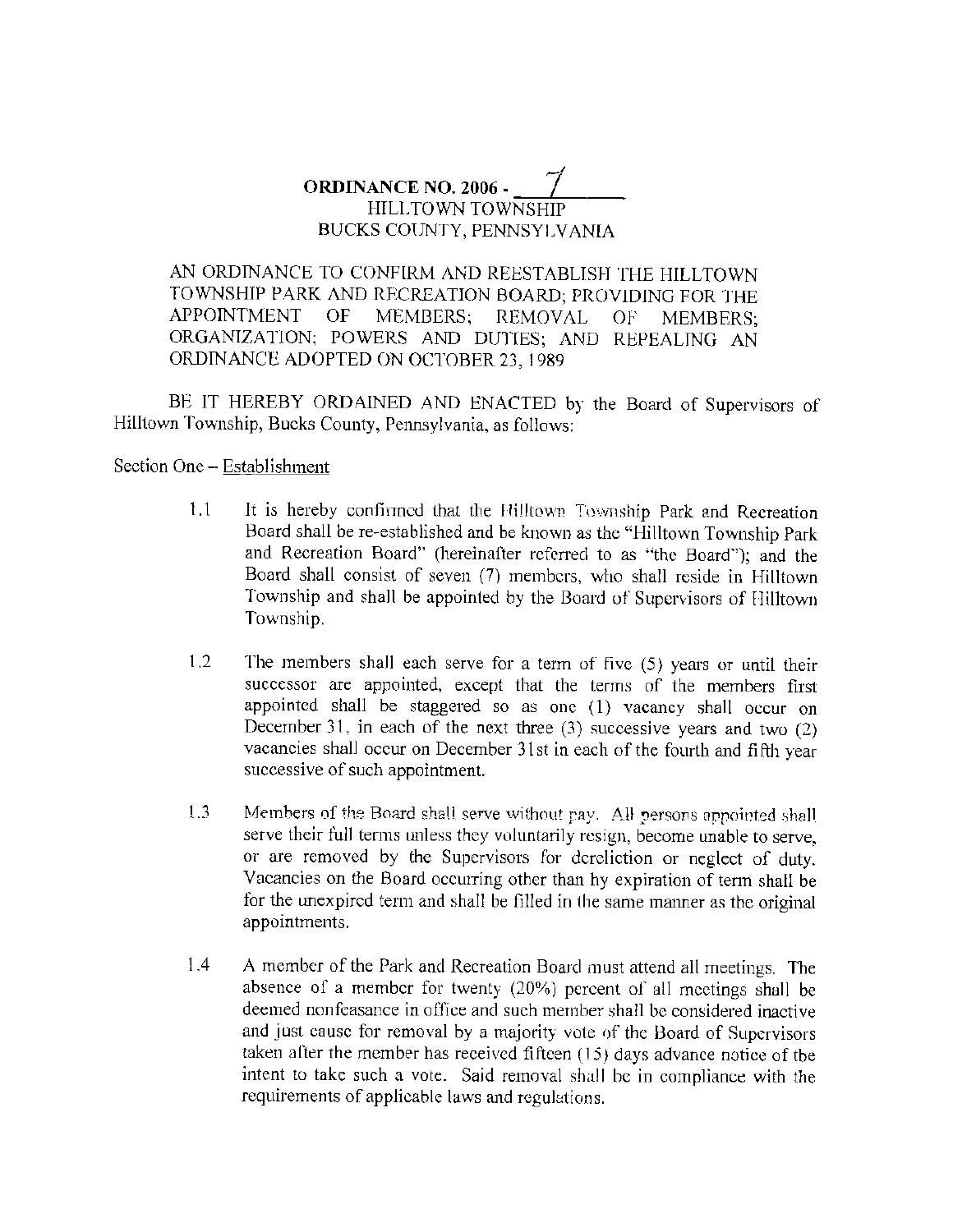## Section Two - Organization

- 2.1 The members of the Board shall elect their own Chairman and Secretary, and shall select all other necessary officers to serve for a period of one (1) year from the first day of January of each year.
- 2.2 The Board shall meet as often as shall be required to perform its duties and shall have the power to adopt rules and regulations for the conduct of all business which comes before them. An annual Meeting shall be scheduled in January of each year for the purpose of reorganization.
- 2.3 Voting Conflict and Voting Abstention: All members in order to discharge his or her official duties shall be required to vote on all matters brought before the Board unless such vote would result in a conflict of interest. In such a case, said member shall abstain from voting and, prior to the vote being taken, publicly announce and disclose the nature of his or her interest as a public record in a written statement filed with the person responsible for recording the minutes of the meeting at which the vote is taken, provided that whenever the Board would be unable to take any action on a matter before it because the number of members of the Board required to abstain from voting under this Section makes the majority or other legally required vote of approval unattainable, then such member shall be required to vote if disclosures are made as otherwise provided.

Section Three - Powers and Duties

- 3.1 The Board shall assist the Township Supervisors in plarming, regulating and maintaining parks, recreation facilities and programs. The Board shaH further recommend to the Board of Supervisors such plans and provisions as it deems necessary to acquire, preserve, continue and expand any such parks or recreation facilities, indicating the cost of such recommendations.
- 3.2 The Board shall have the full assistance, advice and cooperation of the Township staff and of all other boards, commissions and agencies of the Township.

Section Four - Enforcement of Rules and Regulations

4.1 The rules and regulations that are adopted hy the Hilltown Township Board of Supervisors shall be posted in the Park or Recreation grounds and violations of same shall be punishable in summary proceedings before the District Justice. The penalty for the violation thereof shall be the cost of prosecution and a fine of not more than Five Hundred (\$500.00) Dollars. Each and every violation shall constitute a separate offense.